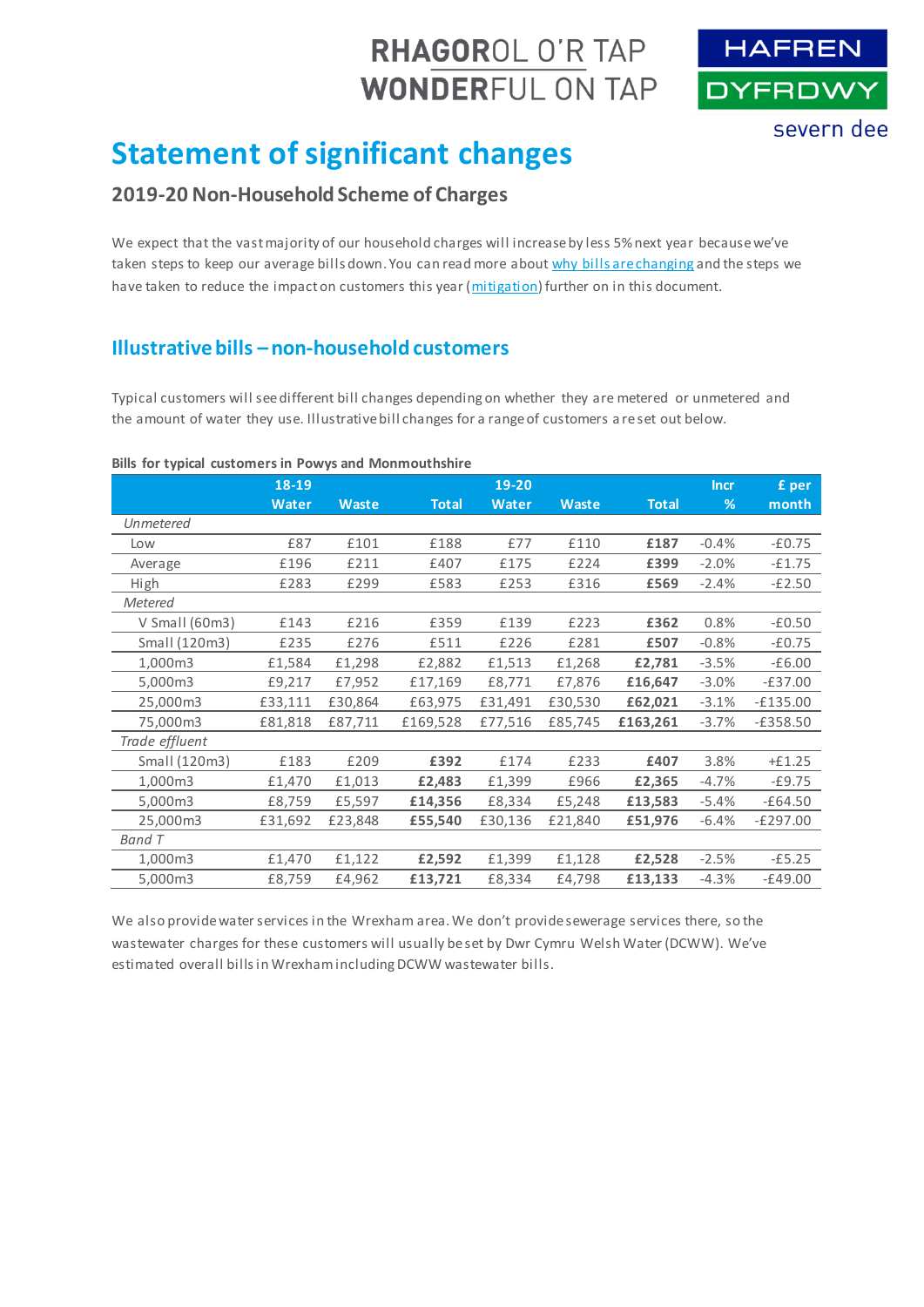|                  | 18-19   |          |              | 19-20        |          |              | <b>Incr</b> | £ per            |
|------------------|---------|----------|--------------|--------------|----------|--------------|-------------|------------------|
|                  | Water   | Waste    | <b>Total</b> | <b>Water</b> | Waste*   | <b>Total</b> | %           | month            |
| Unmetered        |         |          |              |              |          |              |             |                  |
| Low              | £140    | £236     | £375         | £136         | £240     | £376         | 0.2%        | $-£0.25$         |
| Average          | £237    | £333     | £570         | £234         | £339     | £573         | 0.5%        | $-£0.25$         |
| High             | £265    | £492     | £757         | £262         | £501     | £763         | 0.8%        | $-£0.25$         |
| <b>Metered</b>   |         |          |              |              |          |              |             |                  |
| $V$ Small (60m3) | £105    | £186     | £291         | £107         | £189     | £297         | 2.0%        | $+£0.25$         |
| Small (120m3)    | £176    | £297     | £474         | £177         | £303     | £480         | 1.3%        | $<\epsilon$ 0.25 |
| 1.000m3          | £1,273  | £2,234   | £3,507       | £1,235       | £2,274   | £3,509       | 0.1%        | $-E3.25$         |
| 5.000m3          | £6,111  | £9,845   | £15,956      | £5,930       | £10,023  | £15,952      | $-0.0%$     | $-E15.00$        |
| 25,000m3         | £29,884 | £47,392  | £77,276      | £29,191      | £48,247  | £77,438      | 0.2%        | $-E57.75$        |
| 75.000m3         | £87,796 | £141,509 | £229,305     | £87,799      | £144,062 | £231.861     | 1.1%        | $+£0.25$         |

#### <span id="page-1-1"></span>**Bills for typical customers in the Wrexham area**

\*estimate

Dwr Cymru sewerage bills for 2019-20 are estimates because we didn't have their final charges at the time of publication. We've taken their charges from last year and increased them for inflation and an adjustment for their previou[s revenue recovery.](#page-3-0) We think customers in Wrexham will see modest increases or reductions in their overall bill.

## <span id="page-1-0"></span>**Why bills are changing**

Each year the revenue controls set by our regulator[, Ofwat,](https://www.ofwat.gov.uk/) allow us to recover a fixed amount of revenue from our customers. For most of our charges this is modified by inflation, adjustments for performance and any past over or under-recovery in previous years.

This year:

- Inflation as measured in the Retail Price Index (RPI) was 3.2%;
- There is some upward pressure on wastewater bills because o[f revenue correction](#page-3-0) (catching up on revenue we didn't collect in previous years);
- The opposite is happening on water bills, which are being reduced because we over-collected before;
- Wastewater charges are increasing because we performed really well on some Outcome Delivery [Incentives](#page-3-1) (ODIs), especially preventing sewer flooding; but
- Water charges are reducing because we did not deliver the service customers expected on other measures such as interruptions.

Please note that ODI-based changes will not apply to customers in the Wrexham area this year – only to customers that had a water or wastewater service from Severn Trent before 1 July 2018.

## **Customer views**

 $\overline{a}$ 

Our research tells us that household customers would be concerned if their overall bill increased by more than £2 per month<sup>1</sup>, which is equivalent to around 8% of an average household bill in our area. Non-household

<sup>1</sup> Hafren Dyfrdwy is part of the Severn Trent group; this research was carried out by the ST group through customer surveys and focus groups involving customers billed directly by Severn Trent and households billed for ST sewerage by another water company.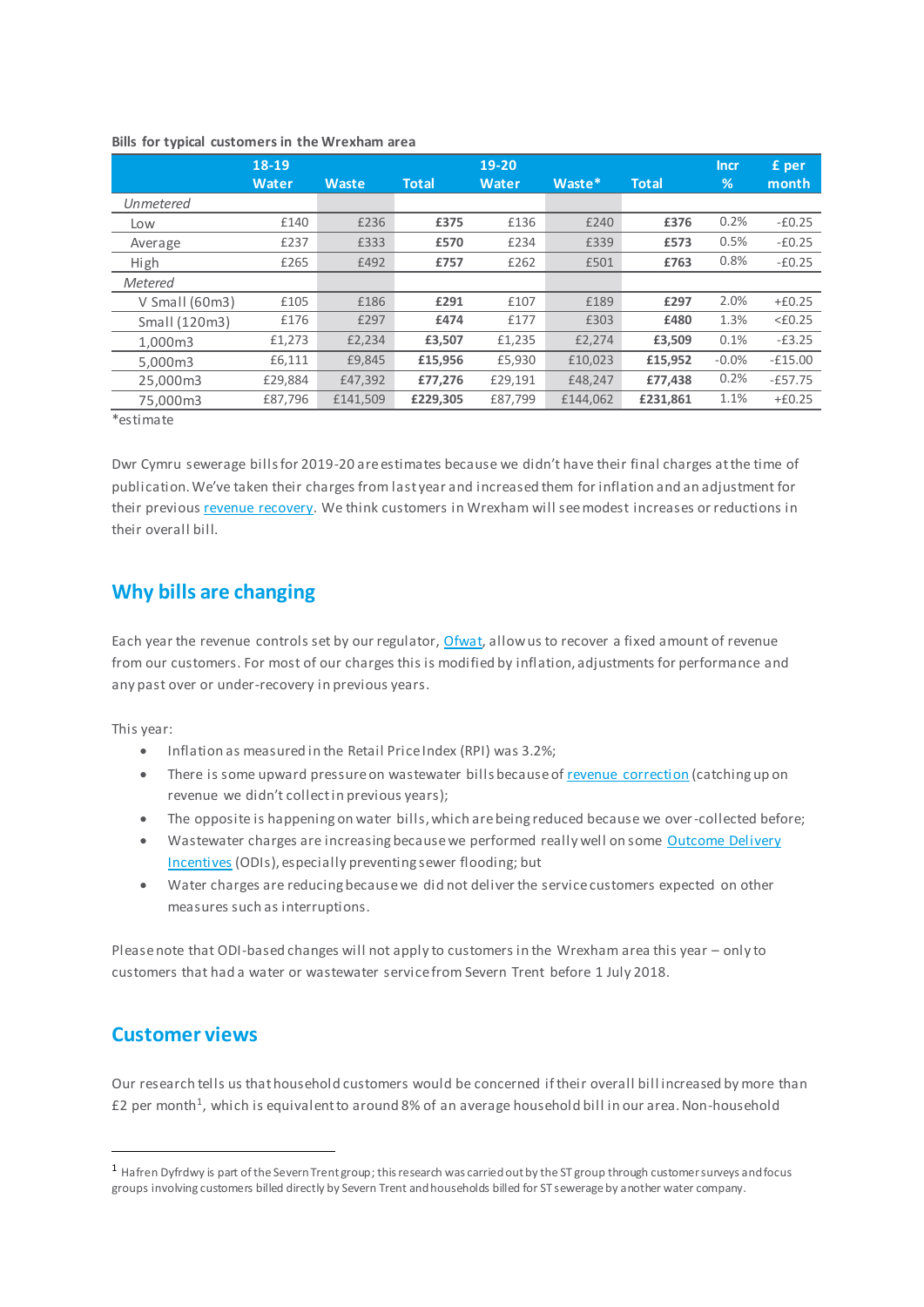customers are much more varied in size so there is no "average" non-household, but small business customers (the vast majority, by number) have usage similar to households.

Because changes in our bills affect some customers that receive either water or sewerage services from another company, we made sure that we included some single-service customers in our research. We also showed a draft of this statement to an online panel of customers and have taken account of their views regarding the way we communicate bill changes.

Our waste water bills are rising more quickly than our water bills, but we don't expect significant increases for the majority of our customers; many will see reductions. As we don't provide sewerage services in the Wrexham area, we've estimated the overall bill impact with indicative figures for Dwr Cymru Welsh Water bills. Our assessment of the impact on i[s here.](#page-1-1)

We showed a draft view of our charges to [CCWater,](https://www.ccwater.org.uk/) who represent the views of water customers. Given the level of change in bills for most customers, CCWater did not raise any significant concerns about the increases we proposed for households.

Our discussions with CCWater were based on indicative charges in October. There can be some variation when we publish our final charges –mainly because we don't know what the final inflation figure will be until December. There have been no significant changes since then – the RPI is 0.1% lower than our forecast and no customer charges are now increasing by a significant amount as a result of the changes we have made.

## <span id="page-2-0"></span>**Managing changes in customer bills**

To keep bill rises down, we can defer some charges to smooth the impact on customer bills. We've discussed our overall approach to managin[g Outcome Delivery Incentives](#page-3-1) and bill smoothing wit[h CCWater,](https://www.ccwater.org.uk/) which we have established over several years. We try to include ODI rewards when the overall effect on customer bills can be kept to a reasonable level – for example, when inflation is low or when there are other downward adjustments which offset any rewards we may have earned.

This year we have only included around one third of the amount that we could have claimed for Outcome [Delivery Incentives](#page-3-1) to smooth the impact this has on customer bills. You can read more about our ODI performance and Ofwat's determination on their website.

Without ODI small business customers would have seen bill increases of around 3% on a combined bill this year. As a result of ODI smoothing, they'll be reducing slightly overall.However, there will be increases for some groups of customers as set out below:

#### *Trade effluent*

When we introduced fixed charges in 2016 -17, we withdrew the minimum Trade Effluent (TE) charge which had previously applied because we did not want to make our charges any more complex. We have been progressively raising the fixed charge for TE to reflect the basic costs of administering a TE consent. While bills for smaller TE customers are rising as a result, the TE fixed charge remains lower than the £171.39 minimum charge that customers paid four years ago.

There are very few trade effluent customers in the Hafren area and we don't think any of them are small enough for this change to represent a large proportion of their overall bill.